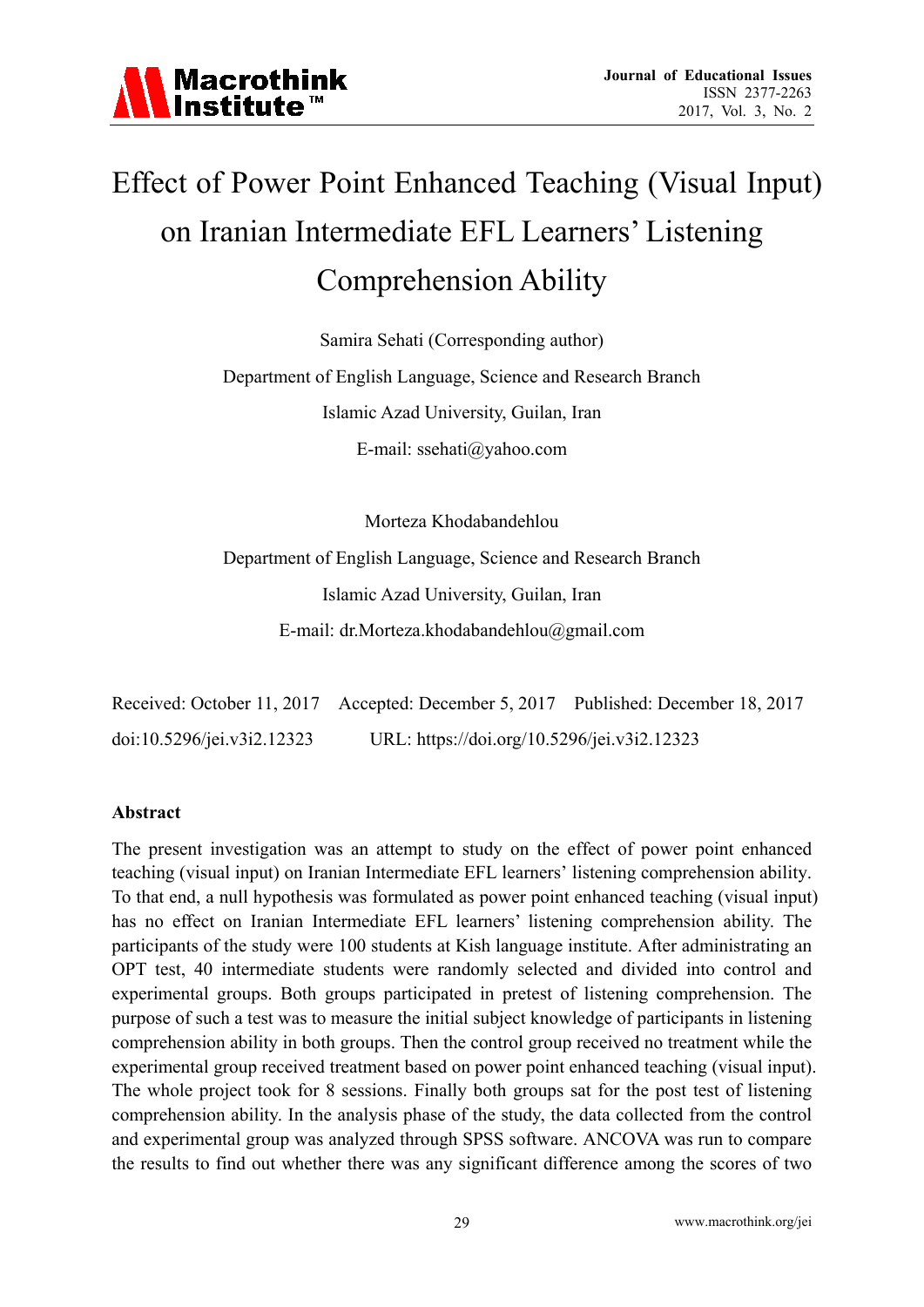

groups or not. It was found that students in experimental group performed significantly better than control group. So the null hypothesis as power-point enhanced teaching (visual input) does not have effect on Iranian Intermediate EFL learners' listening comprehension ability was rejected. The result showed that power point enhanced teaching (visual input) had impact on subjects' listening comprehension ability. The findings of the present study are of value to all those involved in developing and designing listening materials for EFL learners, besides teachers, testers, and curriculum planners.

**Keywords:** Power point enhanced teaching, Listening comprehension

#### **1. Introduction**

Listening plays a significant role in the lives of people. Of the four major areas of communication skills and language development—listening, speaking, reading, and writing—the one that is the most basic is listening. It is evident that children listen and respond to language before they learn to talk. When it is time for children to learn to read, they still have to listen so that they gain knowledge and information to follow directions. In the classroom, students have to listen carefully and attentively to lectures and class discussions in order to understand and to retain the information for later recall. Listening is not only the first of the language arts skills developed, it is also the skill most frequently used in both the classroom and daily life. Clearly, much of the educational process is based on skills in listening. Students have to spend most of the time listening to what the teacher says, for instance, giving lectures, asking questions, or telling directions. In a language classroom, listening ability plays a significant role in the development of other language arts skills. When students first learn a language, they generally have to listen to the words several times before they are able to recognize and pronounce those words. Listening can also help students build vocabulary, develop language proficiency, and improve language usage (Barker, 1971). Cayer, Green, and Baker (1971) find that students' ability to comprehend written material through reading as well as to express themselves through speaking and written communication are directly related to students' maturity in the listening phase of language development. Dunkel (1986) asserts that developing proficiency in listening comprehension is the key to achieving proficiency in speaking. Not only are listening skills the basis for the development of all other skills, they are also the main channel through which students make initial contact with the target language and its culture (Curtain & Pesola, 1988).

Despite the importance of listening practice in language instruction, English language classes in many countries still emphasize only the skills of reading and writing. This is especially the case of an English-as-a-foreign-language (EFL) situation in which the English language is taught as a subject at school and used only inside, but not outside, the classroom. EFL students are studying English in their home countries where English is not the dominant native language. Students who are from environments where English is not the language of the country have very few opportunities to hear the real language; these students therefore are not accustomed to hearing the language as it is produced by native speakers for native speakers. Consequently, students from the countries in which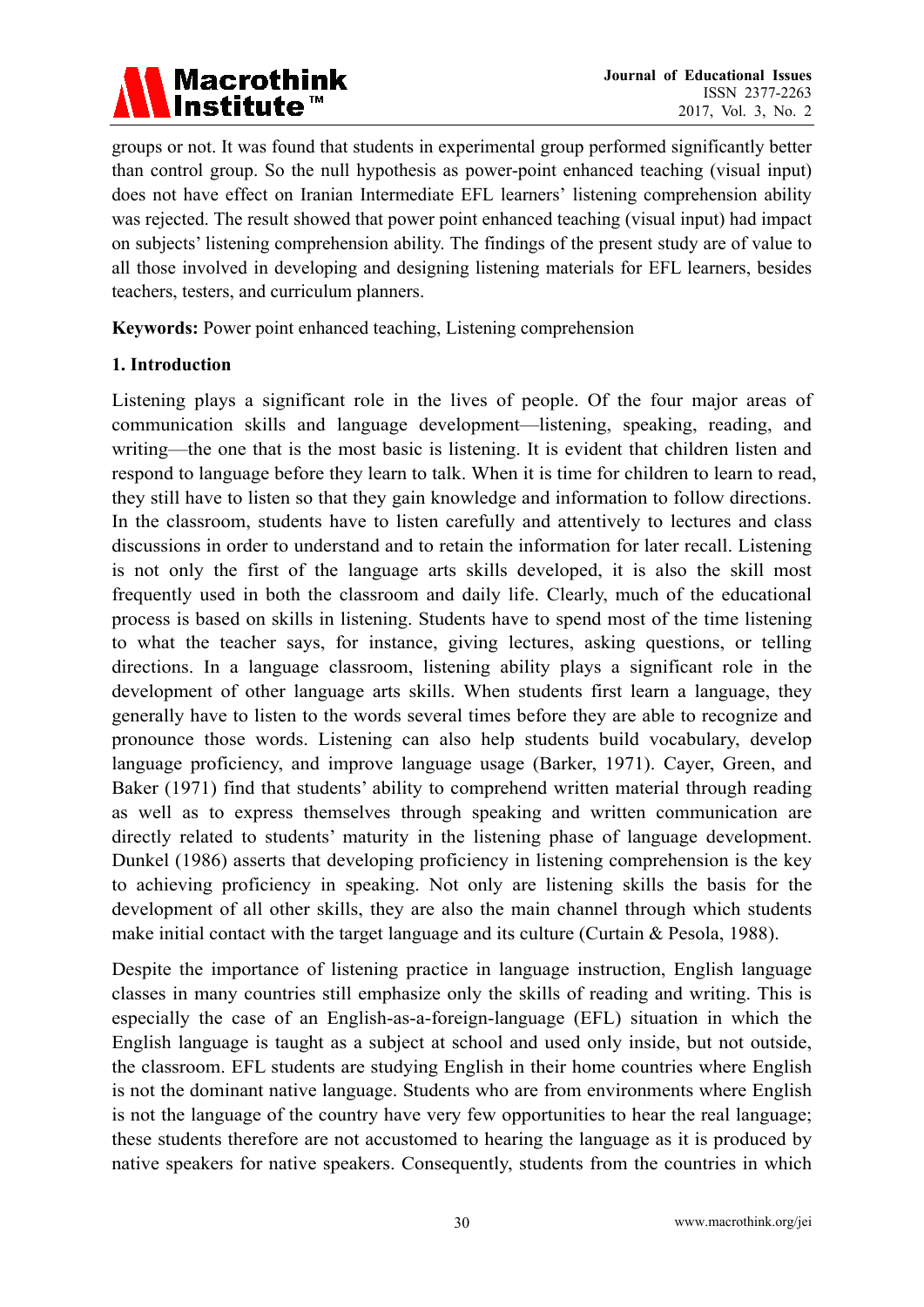

English is taught as a foreign language frequently have great difficulty understanding English spoken to them when they come into contact with native speakers of the language. A few problems that hinder listening comprehension are as follows: unfamiliarity of topics/texts, lack of socio-cultural, factual and contextual knowledge of the target language.

#### **2. Review of Literature**

#### *2.1 Listening Comprehension*

Listening plays an important role in communication as it is said that, of the total time spent on communicating, listening takes up 40-50%; speaking, 25-30%; reading, 11-16%; and writing, about 9% (Mendelsohn, 1994). Although the teaching of listening comprehension has long been somewhat neglected and poorly taught aspect of English in many EFL programs (Mendelsohn, 1994, p. 9), listening is now regarded as much more important in both EFL classrooms and SLA research. Listening involves an active process of deciphering and constructing meaning from both verbal and non-verbal messages (Nunan, 1998). Thus, the label of passive skill applied to listening is a misnomer. This misunderstanding may stem from the fact that superficially learners seem to only sit in a language lab quietly, listen to pre-recorded dialogues, and write the answers to some questions related to the oral stimulus. It is evident, then, that listening is not as passive as it has been claimed to be as it demands a number of complicated processes on the part of the learners. There are two subsuming cognitive processes: bottom-up (data-driven) and top-down (conceptually-driven). The bottom-up processing involves constructing meaning from the smallest unit of the spoken language to the largest one in a linear mode (Nunan, 1998). Thus, the learners attempt to understand a spoken discourse by decoding a number of sounds to form words. Next, a nexus of words are linked to form phrases, which make up sentences. These sentences build a complete text, the meaning of which is then constructed by the listeners. In addition to the grammatical relationships, such suprasegmental phonemes as stress, rhythm and intonation also substantially contribute to this data-driven processing (van Duzer, 1997). Learners can be trained to perform this processing, for instance, by activities that require them to discriminate two sounds or distinguish rising and falling intonations. The top-down processing, on the other hand, refers to interpreting meaning as intended by the speakers by means of schemata or structures of knowledge in the mind (Nunan, 1998). This view emphasizes the prominence of background knowledge already possessed by the learners in making sense of the information they hear. In the aural perception, the prior knowledge may facilitate their attempt to grasp the incoming information by relating the familiar with the new one, and significant lack of such knowledge can hamper their efforts to comprehend a particular utterance. It is, therefore, essential that learners are accustomed to performing this processing, usually by extracting the gist of the exchange they listen to.

Due to the fact that the communicative approach is increasingly used in EFL situation, we, therefore, stress the importance of students' communicative competence. The need for competence in listening in EFL English language learners is increasing, so that listening teaching has attracted considerable attention. Unfortunately, the teaching of listening skills is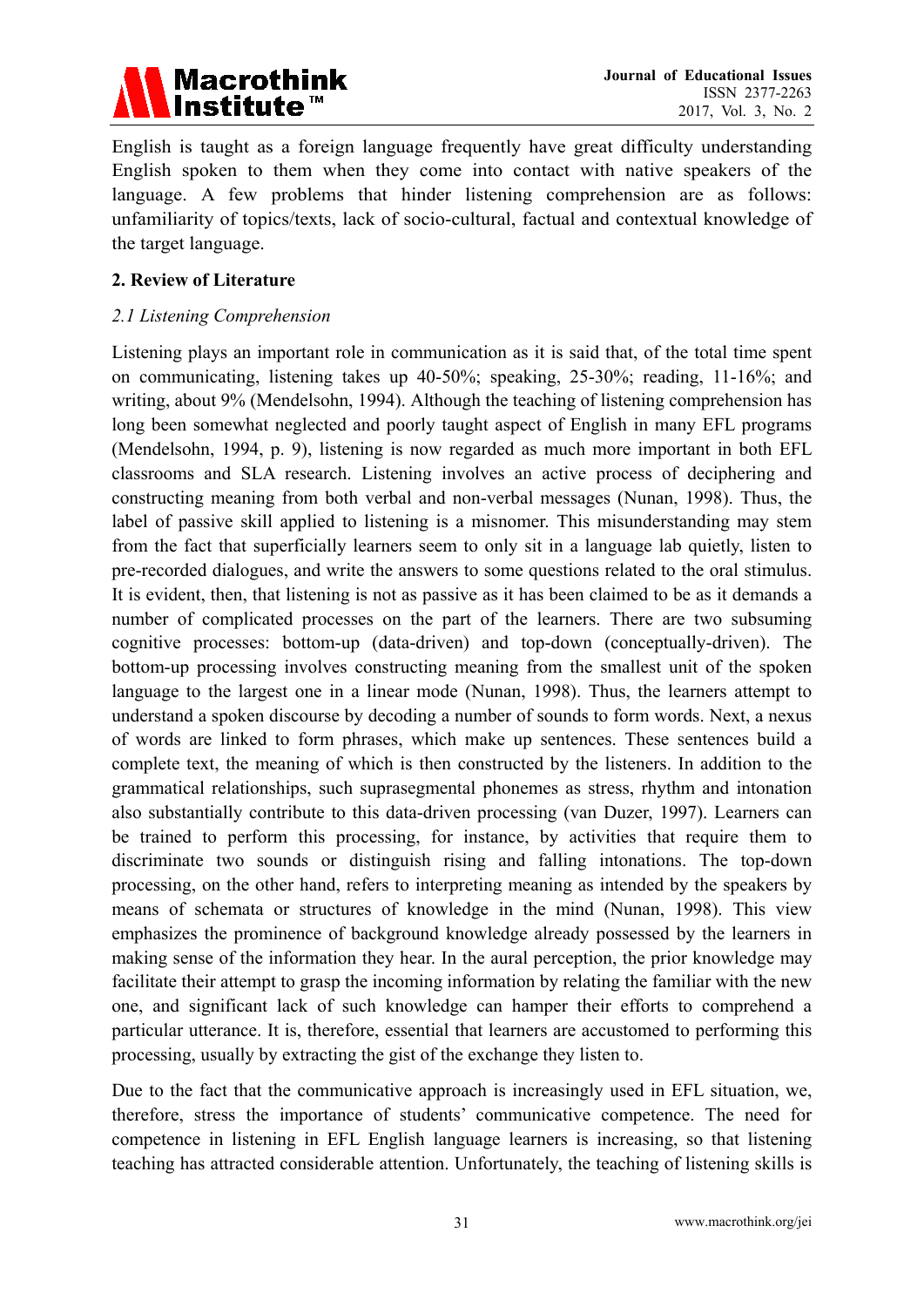# Macrothink<br>Institute™

still neglected in the English language teaching process. EFL learners have serious problems in English listening comprehension due to the fact that universities pay more attention to English grammar, reading and vocabulary. Listening and speaking skills are not important parts of many course books or curricula and teachers do not seem to pay attention to these skills while designing their lessons. EFL English language learners have limited listening comprehension. Listening levels of learners are different from each other, because listening is affected by crucial factors. The most important factors that should be emphasized are: the significance of listening, the study of listening teaching theory and use of the most advanced listening teaching methods. In many English language classes, grammar-translation method is used for teaching. This method has been found inadequate to the demands for producing efficient English speakers and listeners. So a new teaching method should be used to meet the needs of students. This new method is called communicative approach. English must be taught as a tool for communication. It is now widely accepted that students' listening ability must be at the core of teaching practice, and it is the area in which teachers need to concentrate their own efforts to improve their teaching. This is a significant challenge for English teachers; however, it is crucial in the development of English language communicative competence. The purpose of this approach is to improve the students' English overall linguistic capability and oral and aural competence. The researchers attempt to discuss the definition of listening, importance of listening. Then, they review the process of listening comprehension, strategies of listening comprehension. Analysis of listening comprehension problems is reviewed. Then, teaching methods for listening comprehension and teaching listening activities will be discussed. Finally, general principles in teaching listening comprehension are discussed. Findings of this study will be beneficial to EFL learners to improve their English language listening comprehension ability.

# *2.2 The Application of Power Point Benefits*

It is becoming common that modern language instruction relies more and more on the use of technology in order to convey ideas and messages with the help of images, symbols, and sounds. A convenient and practical medium of presenting these ideas is PowerPoint. PowerPoint has become one the most common tools used in different areas, and the foreign language field is not an exception. However, the use of PowerPoint in university classes is ubiquitous yet understudied in empirical pedagogical research (James, Burke, & Hutchins, 2006). Adams (2006) suggested that PowerPoint supports a cognitive and pedagogical style. Additionally, PowerPoint usage among educators seems to be relatively unreflective and taken for granted

Therefore, power point visual input presentation can be used in tandem or as a medium for knowledge dissemination in different classroom settings specially in listening comprehension.

# *2.3 Purpose of the Study*

Traditionally, texts for L2 listening have been delivered through the auditory channel with a tape recorder or with the teacher reading the listening text without any additional materials or support. The purpose of this study is to provide implications and implementations for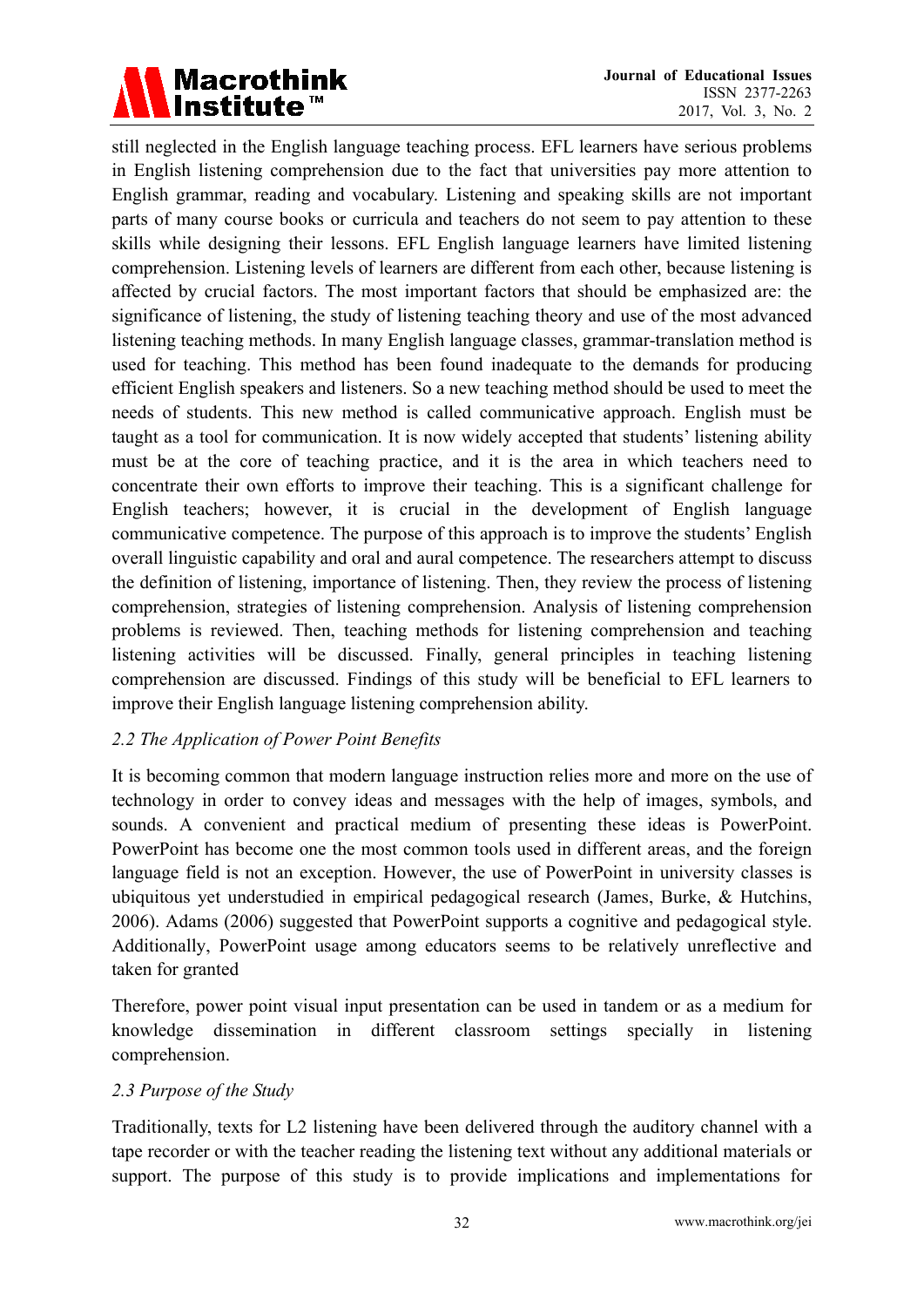

classroom teaching of L2 listening comprehension using PowerPoint presentation for pre-, during-, and post-listening activities.

Additionally, the purpose of providing support for Intermediate Iranian learners is not simply to help them get better listening grades. It is rather to encourage them to persist in their efforts to develop their listening proficiency in English. The present investigation is also viewed as an extension of previous studies in visually supported listening by Bransford and Johnson (1972), Mueller (1980), and Kim (2003). So the purpose of this study is to investigate the impact of visuals, in this case PowerPoint enhanced teaching, on listening comprehension. The study is also aimed at contributing to the body of literature related to L2 visually assisted listening, to investigate if there is more empirical evidence to support the consensus among language researchers that nonverbal information is useful for L2 listeners in constructing meaning from a spoken text, and how it may affect students' outcomes.

#### *2.4 Research Question and Hypothesis*

In order to tackle the problem of the research in a consolidated way, the following research question has been formulated as follows:

*RQ*: Does power point enhanced teaching (visual input) have effect on Iranian Intermediate EFL learners' listening comprehension ability?

In order to answer the research question, the following null hypothesis has been formulated as follows:

*H0*: power-point enhanced teaching (visual input) does not have effect on Iranian Intermediate EFL learners' listening comprehension ability.

#### **3. Method**

As it was said earlier in the previous chapter this study was conducted to ameliorate the effect of power point enhanced teaching (visual input) on Iranian Intermediate EFL learners' listening comprehension ability.

According to the hypothesis of this study, it is believed that power point enhanced teaching (visual input) will enhance listening comprehension ability. To examine the above research question the following corresponding null hypothesis was formulated:

Power-point enhanced teaching (visual input) does not have effect on Iranian Intermediate EFL learners' listening comprehension ability

Following experiment was designed to investigate the hypothesis:

About 100 learners of English at Kish Language Institute participated in the study. These students were all studying English as a foreign language. There were two groups of students: group A, and group B in their Intermediate level.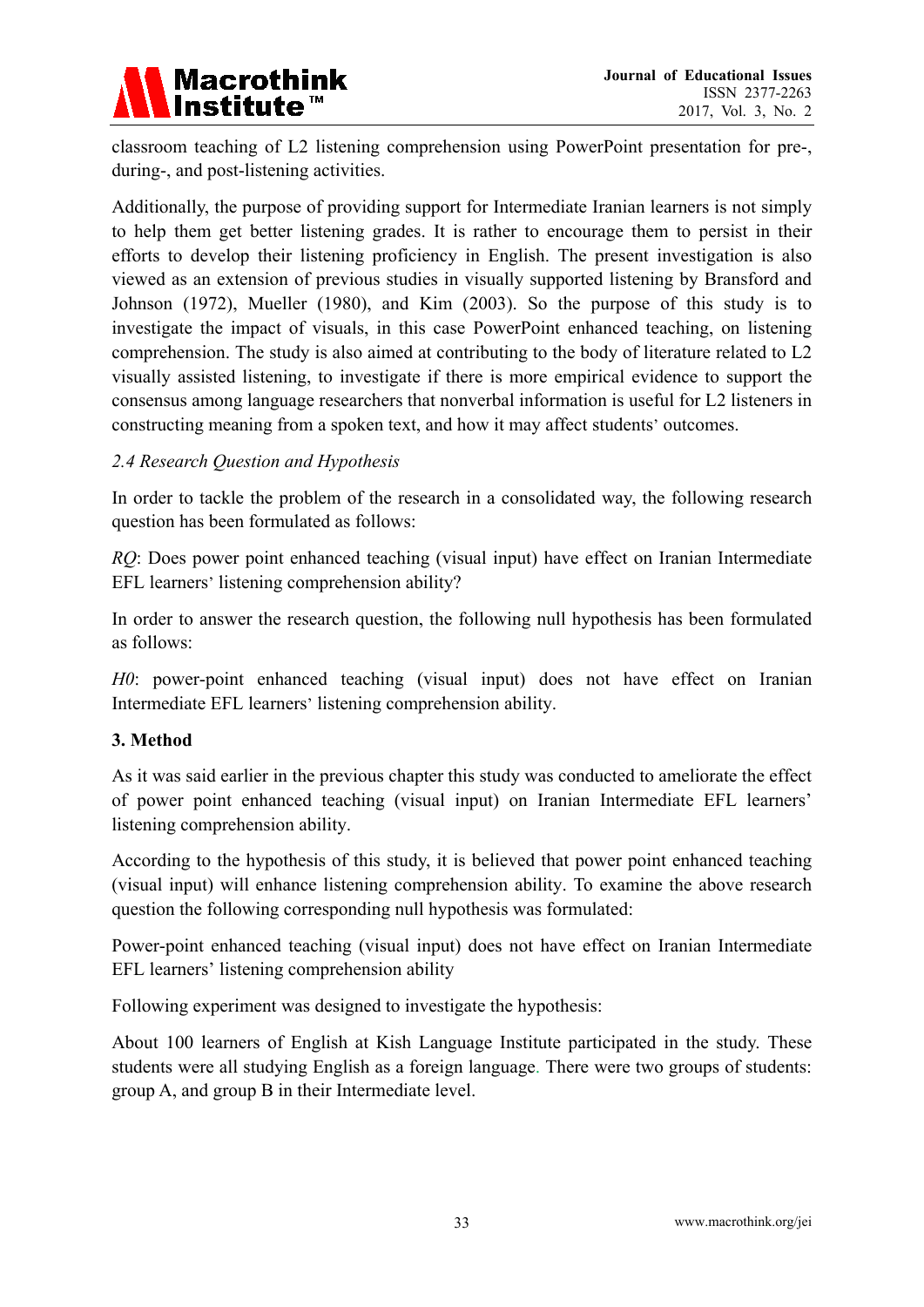

# *3.1 Instrument*

To conduct the present investigation and to implement the process of data collection, the researcher used various tools including the OPT test of English language proficiency in order to measure the subjects' current status of proficiency level. A pre-test of listening comprehension was given to the subjects to measure the subjects' initial differences in listening comprehension ability. And finally a post test of listening comprehension was administered to both groups to find out the effectiveness of the treatment.

# *3.2 Procedure*

The participants of the study were 100 learners which homogenized by an OPT test. This test was divided into 3 parts, cloze test, structure, and vocabulary proficiency. Part one begins with questions 1 to 40, Part two from questions 41 to 60. For questions, 1 to 5 students are supposed to mark one letter A, B or C on their answer sheet. From questions, 6 to 10 students must choose the word, which best fits each space in the text. From questions, 11 to 20 students are supposed to choose the word in the space provided in the passage. From questions 21 to 40 students must choose the word or phrase which best completes each sentence. From questions, 41 to 50 students are given a passage to fill in by choosing the best word or phrase. From questions, 51 to 60 students are supposed to mark one letter A, B, C, or D, which best complete each sentence. 40 students were selected and they were randomly divided into two groups, control and experimental. Each group embraced 20 students. Then a pre-test of listening comprehension test was run in order to check the learners' initial subject knowledge of listening comprehension ability. The whole research project took place in almost 8 sessions, each session for 1 hour. The experimental group received treatment based on power point enhanced teaching (visual input). The PET slides in the pre-, during-, and post-listening stages contain pictures and photographs, depending on the listening activity proposed by the English textbook. Most of them were scanned from English textbook. Each listening activity was taken from the textbook and took 15 to 25 minutes of class time. These listening activities is part of the aural practice done in class to develop students' listening proficiency and was not be taken into consideration when calculating students' grades. There are a total of six listening activities from the textbook. However, the control group received no treatment, and approached the traditional way of teaching listening. At the end of the sessions, listening comprehension of the learners in both groups were tested using the posttest. Then based on this test the efficacy of listening comprehension development and improvement of learners in each group were determined.

#### **4. Data Analysis and Results**

This study investigates the effect of power point enhanced teaching (visual input) on Iranian Intermediate EFL learners' listening comprehension ability. The researcher tries to find out power point enhanced teaching (visual input) has any effect on Iranian Intermediate EFL learners' listening comprehension ability or not. In this part the descriptive statistics was used through measuring mean and standard deviation (SD). Analysis of covariance (ANCOVA) was used to test the hypotheses.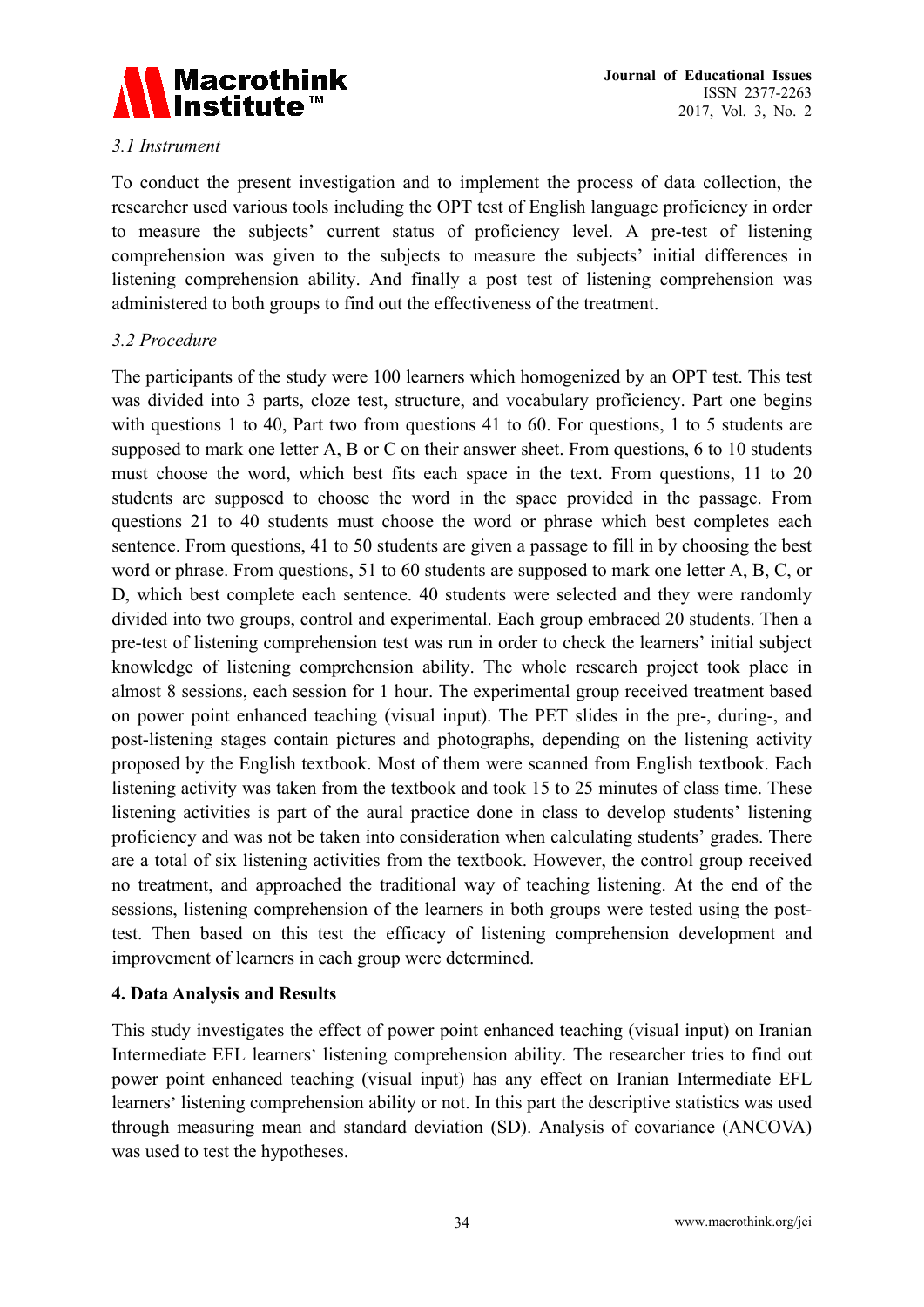

# *4.1 Descriptive Statistics*

Before starting the treatment, a test of OPT was employed to establish the homogeneity of the subjects in terms of language proficiency. It consisted of three parts: Cloze tests, structure and vocabulary. Initially, 100 male and female students participated in the study.

After administration of OPT test, 40 intermediate students whose scores were between 31 and 50 were selected. Then they were randomly classified into two groups. One of them was considered as the control group and the other one as the experimental group.

A descriptive statistical analysis was done on the collected data of OPT test. The results are shown in Table 1.

| N<br><b>TA</b> | Mean                | <b>SD</b> |
|----------------|---------------------|-----------|
| 100            | $\mathcal{L}$<br>32 | 10.32     |

Table 1. Descriptive statistics for the proficiency test

Table 2 shows the number of students who took the pre-test and post-test. It should be mentioned that no one excluded.

Table 2. Number of students participated in pre-test and post-test

| Cases           |    | Included |  | Excluded |    | Total   |  |
|-----------------|----|----------|--|----------|----|---------|--|
|                 | N  | Percent  |  | Percent  | N  | Percent |  |
| Pre-test*group  | 40 | 100.%    |  | 0%       | 40 | 100.%   |  |
| Post-test*group | 40 | 100.%    |  | 0%       | 40 | 100.%   |  |

The descriptive statistical analysis done on the collected data of pre-test and post-test is shown in Table 3.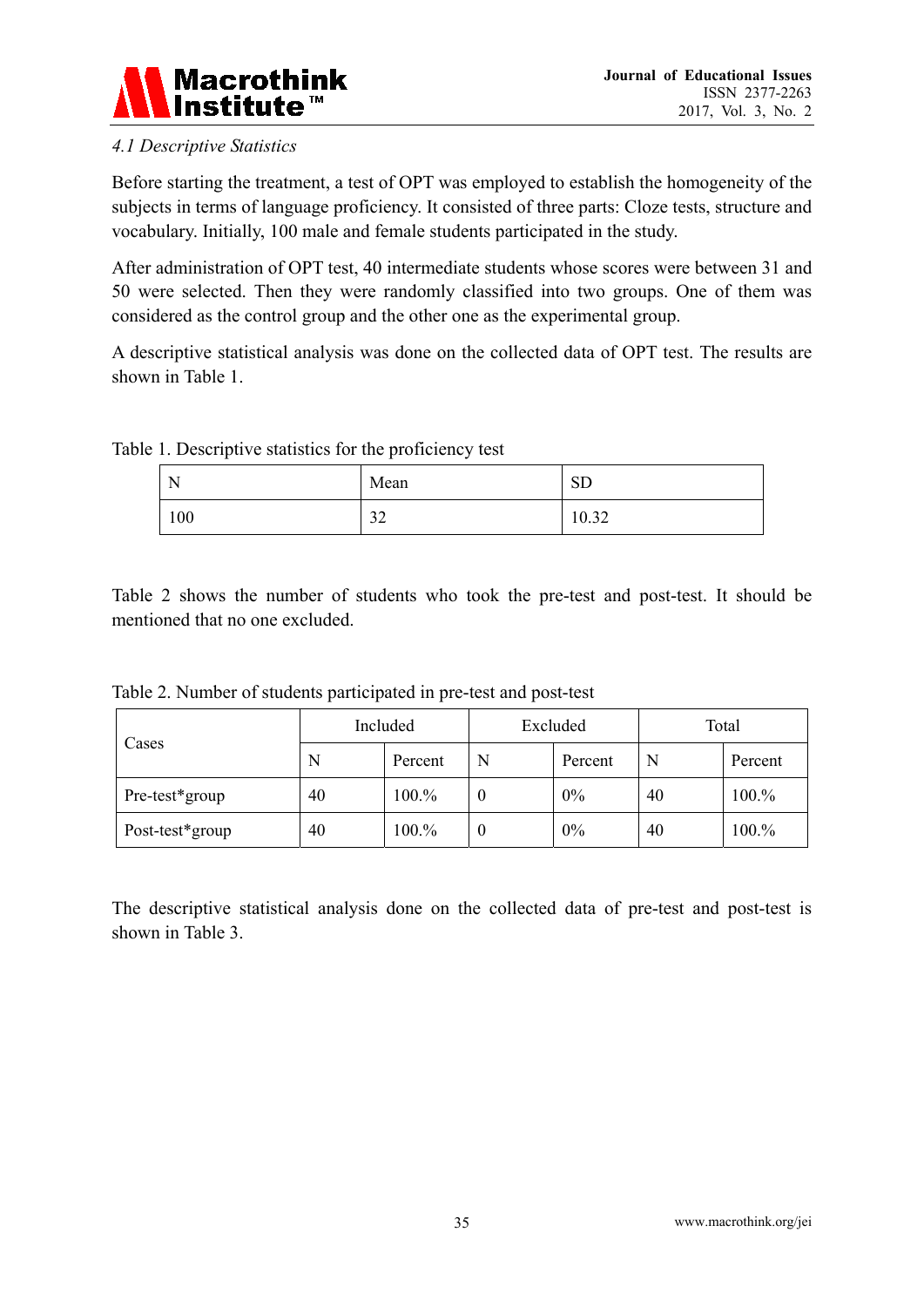

| Group        |           | Pre-test | Post-test |
|--------------|-----------|----------|-----------|
|              | Mean      | 59.9     | 68.4      |
| Experimental | N         | 20       | 20        |
|              | SD.       | 4.8      | 4.7       |
|              | Mean      | 58.45    | 58.1      |
| Control      | N         | 20       | 20        |
|              | <b>SD</b> | 5.64     | 5.2       |
|              | Mean      | 59.15    | 63.25     |
| Total        | N         | 40       | 40        |
|              | <b>SD</b> | 5.216    | 7.121     |

|  | Table 3. Descriptive statistics for the pre-test and post-test |  |
|--|----------------------------------------------------------------|--|
|  |                                                                |  |

# *4.2 Interpretive Statistics*

Analysis of covariance (ANCOVA) is particularly appropriate when subjects in two or more groups are found to differ on a pre-test or other initial variable. In this case the effects of the pre-test and/or other relevant variables are partialled out, and the resulting adjusted means of the post-test scores are compared. Through ANCOVA differences in the initial status of the groups can be removed statistically so that they can be compared as though their initial status had been equated.

In this study, in order to investigate the research hypothesis " power point enhanced teaching (visual input) has no effect on Iranian Intermediate EFL learners' listening comprehension ability", the differences between mean scores of pre-test and post-test of control and experimental group were calculated through ANCOVA. Before running ANCOVA, the following hypotheses were examined:

- (i) Linear relationship between variables (pre-test and post-test);
- (ii) Equality of variances;
- (iii) Homogeneity of regression.

(1) The linear relationship between pre-test and post-test was examined through spread plot, Graph 1: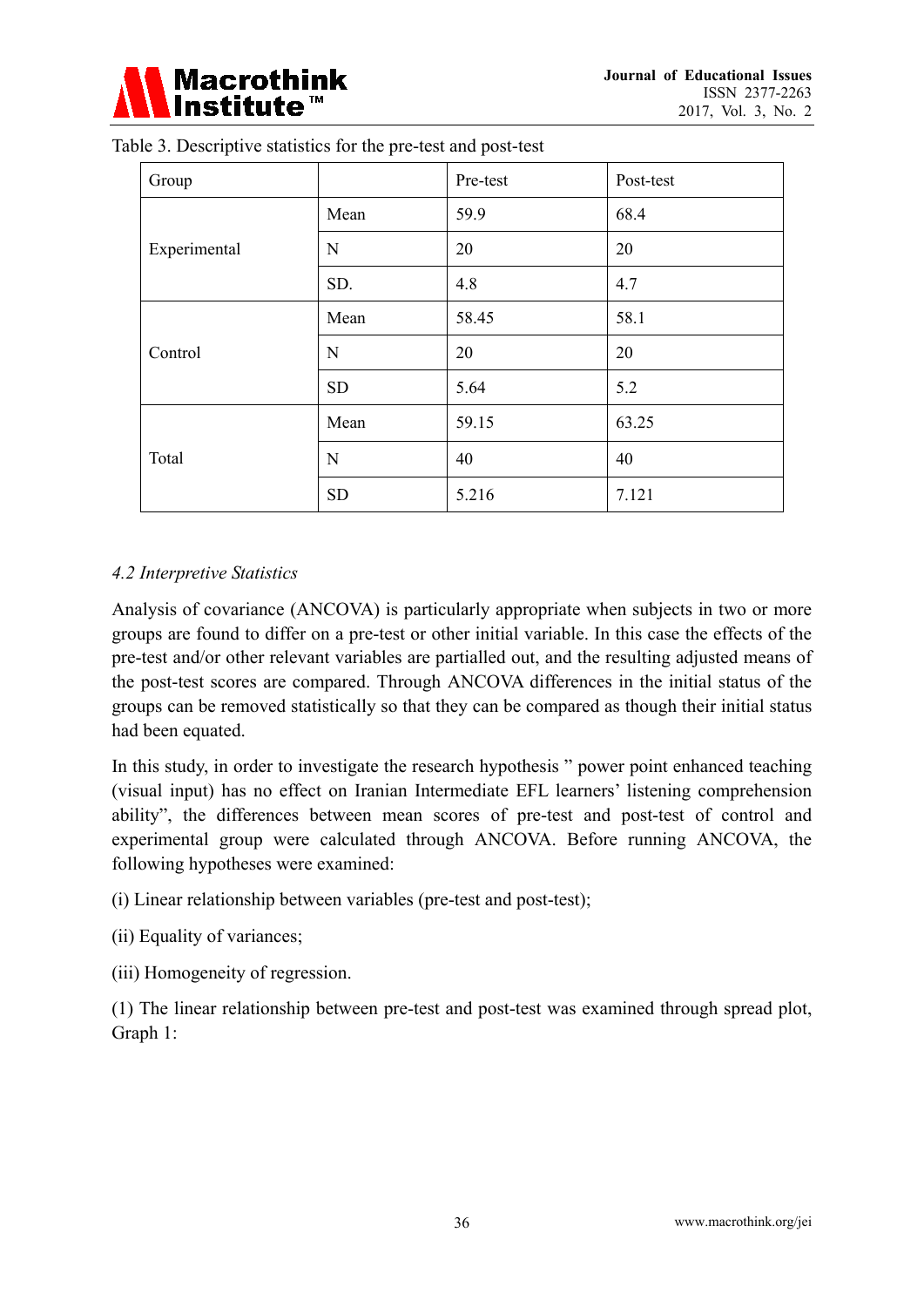



Graph 1. The relationship between pre-test and post-test (markers/lines show mean)

As Graph 1 shows, because the regression lines are parallel, so there is a linear relationship between the two variables, pre-test and post-test. It means that the relationship between the two variables in both groups is the same.

(2) In order to examine the equality of variances, Levin's test of equality of error variances was run. It tests the null hypothesis that the error variance of the dependent variable is equal across groups.

| $\mathbf{r}$ | dfl | df2 | Sig  |
|--------------|-----|-----|------|
| 0.26         | л.  | 38  | 0.61 |

Table 5. Levine's test of equality of error variances

According to Table 5 the calculated F is not meaningful. So there is equality of variances and ANCOVA can be run.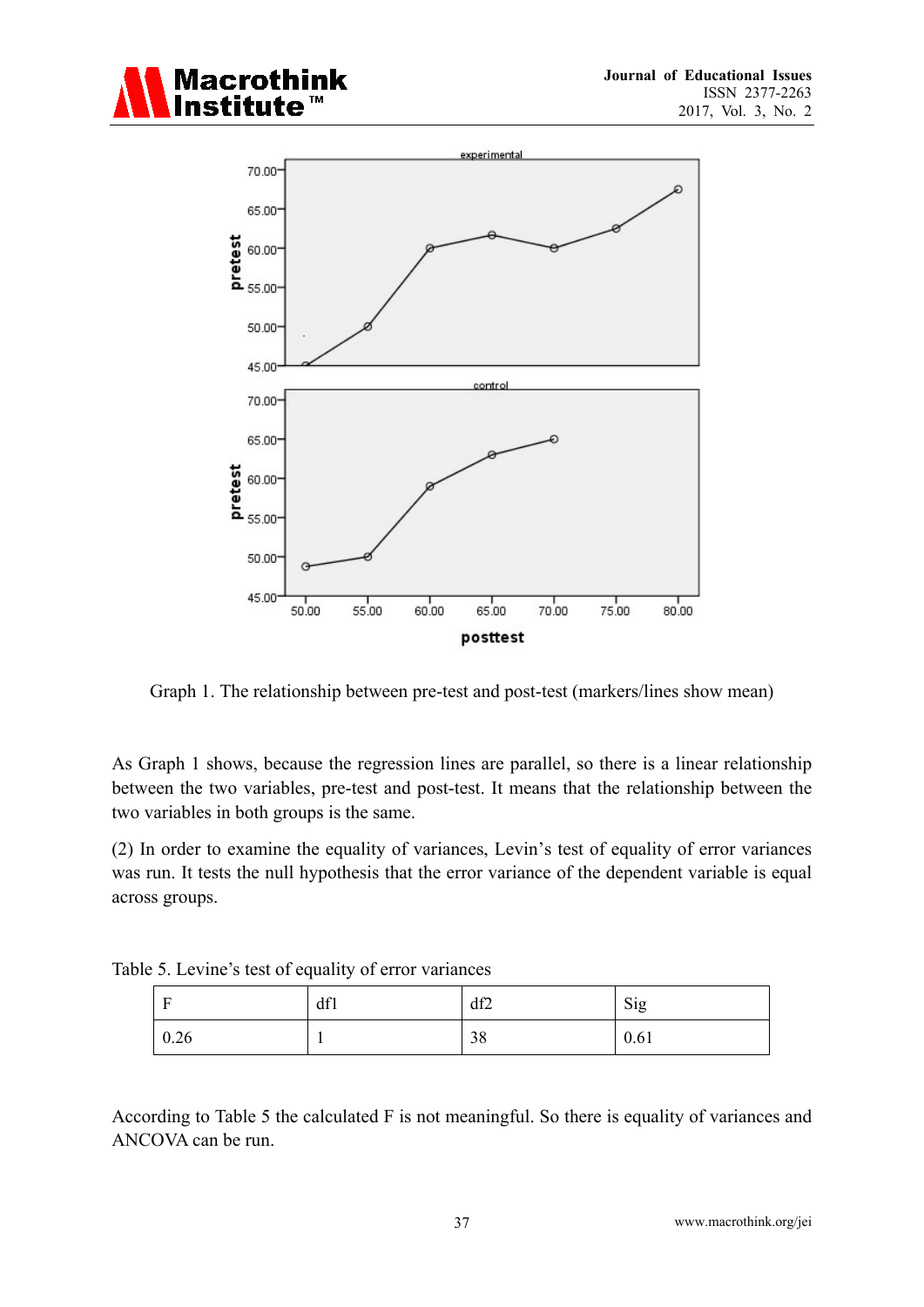

(3) The data in Table 6 are related to test of homogeneity of regression. Before running covariance, between-subjects effects of pre-test-group should be investigated.

| Source                | <b>TypeIII</b> Sum of square | df | Mean square | F      | Sig  |
|-----------------------|------------------------------|----|-------------|--------|------|
| Corrected Model       | 1879.82                      | 3  | 626.61      | 230.95 | .00. |
| Group $(a)$           | 17.86                        |    | 17.86       | 6.6    | .015 |
| Preetet(b)            | 802.97                       |    | 802         | 295.95 | .00  |
| Group*pretest $(a*b)$ | .41                          |    | .41         | .15    | .7   |
| Error                 | 97.68                        | 36 | 2.71        |        |      |
| Total                 | 46200                        | 40 |             |        |      |

Table 6. Tests of between-subjects effects

As Table 6 shows, between-subjects effect (a\*b) is not significance ( $F = 0.15$ , Sig = 0.7). It shows that the data supports homogeneity of regression. Therefore, covariance should be run just for between-subjects effect of post-test and group to show whether mean scores of two groups are the same or not. The results of this analysis are demonstrated in Table 7.

| Table 7. Mean and corrected mean of listening comprehension ability |  |  |
|---------------------------------------------------------------------|--|--|
|---------------------------------------------------------------------|--|--|

|              | Post-test |      | Corrected Mean |           |  |
|--------------|-----------|------|----------------|-----------|--|
| Source       | M         | SD   | M              | <b>SE</b> |  |
| Experimental | 38.4      | 4.7  | 37.77          | .36       |  |
| Control      | 28.1      | 5.11 | 28.72          | .36       |  |

Table 7 shows the corrected means of dependent variable Listening comprehension ability. The data demonstrate that the means of experimental group are upper than control group.

Sum of analysis of covariance (ANCOVA) of listening comprehension ability in experimental and control group after eliminating between-subjects effect is demonstrated in Table 8: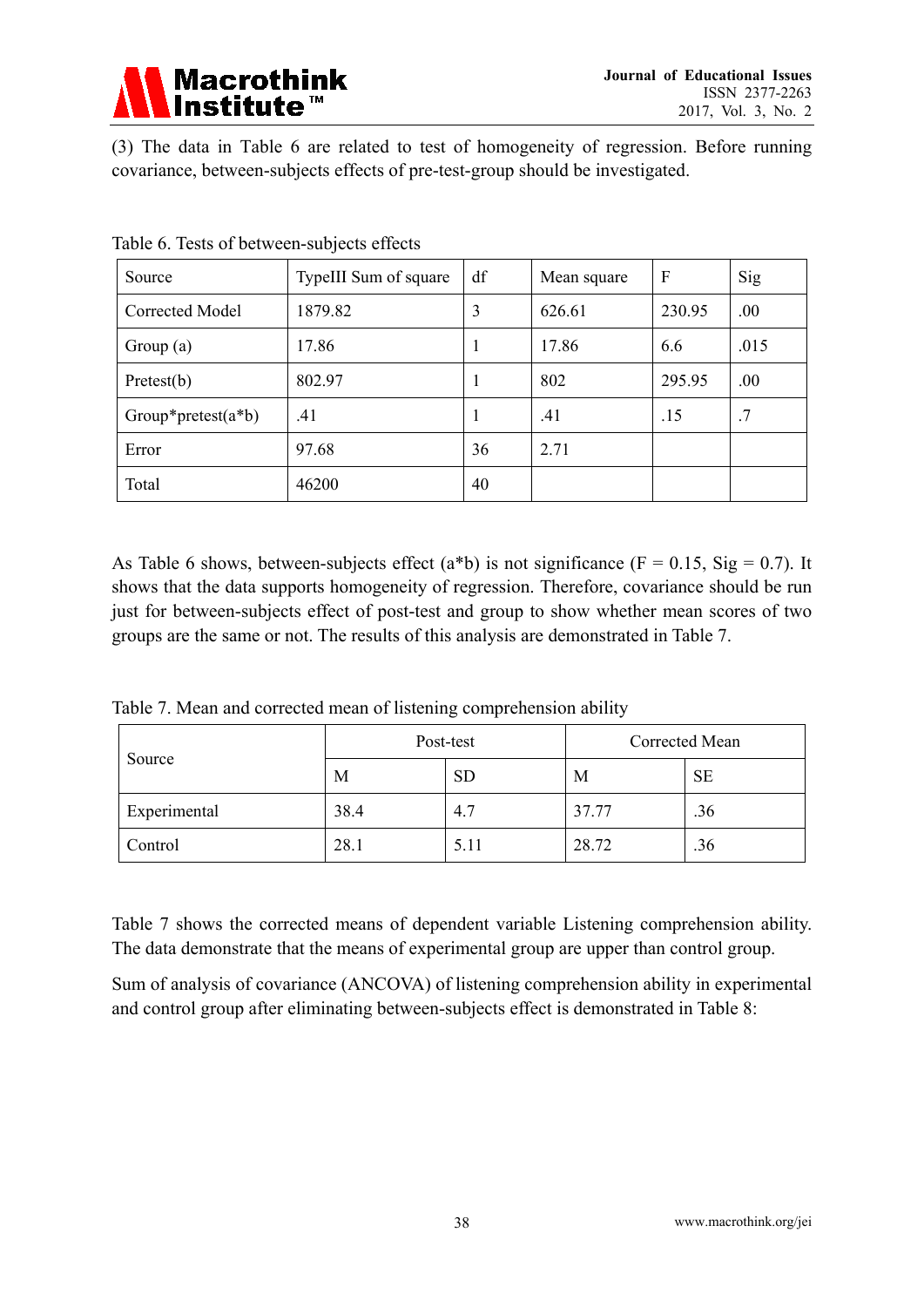

| Source          | Type III Sum of Squares | df | Mean Square | F      | Sig. | Partial Eta Squared |
|-----------------|-------------------------|----|-------------|--------|------|---------------------|
| Corrected Model | 1879.415                | 2  | 939.71      | 354.48 | .00. | .95                 |
| Pre-test        | 818.52                  |    | 818.52      | 308.76 | .00. | .89                 |
| Group           | 805.48                  |    | 805.48      | 303.84 | .00. | .89                 |
| Error           | 98.08                   | 37 | 2.65        |        |      |                     |
| Total           | 46200                   | 40 |             |        |      |                     |

Table 8. Sum of analysis of covariance

As it can be seen, the corrected model ( $f = 00$ ,  $F = 354.48$ ) is statistically significant. The results ( $F = 303.84$ ,  $f = .00$ ,  $Eta = .89$ ) shows that there is a difference between two groups. It means that there is significance difference between experimental and control group. As a result the null hypothesis "power point enhanced teaching (visual input) has no effect on Iranian Intermediate EFL learners' listening comprehension ability" was rejected, so it can be concluded that power point enhanced teaching (visual input) has an effect on Iranian Intermediate EFL Learners' listening comprehension ability.

To clarify the result, the data will be demonstrated in Graph 2. The vertical axis represents the post-test and the horizontal axis represent experimental and control group.



Graph 2. The relationship between listening comprehension ability of experimental and control group

The graph shows that there is a significant difference between listening comprehension ability of experimental and control group. It clearly shows that the experimental group who received treatment on the basis of power point enhanced teaching (visual input) had better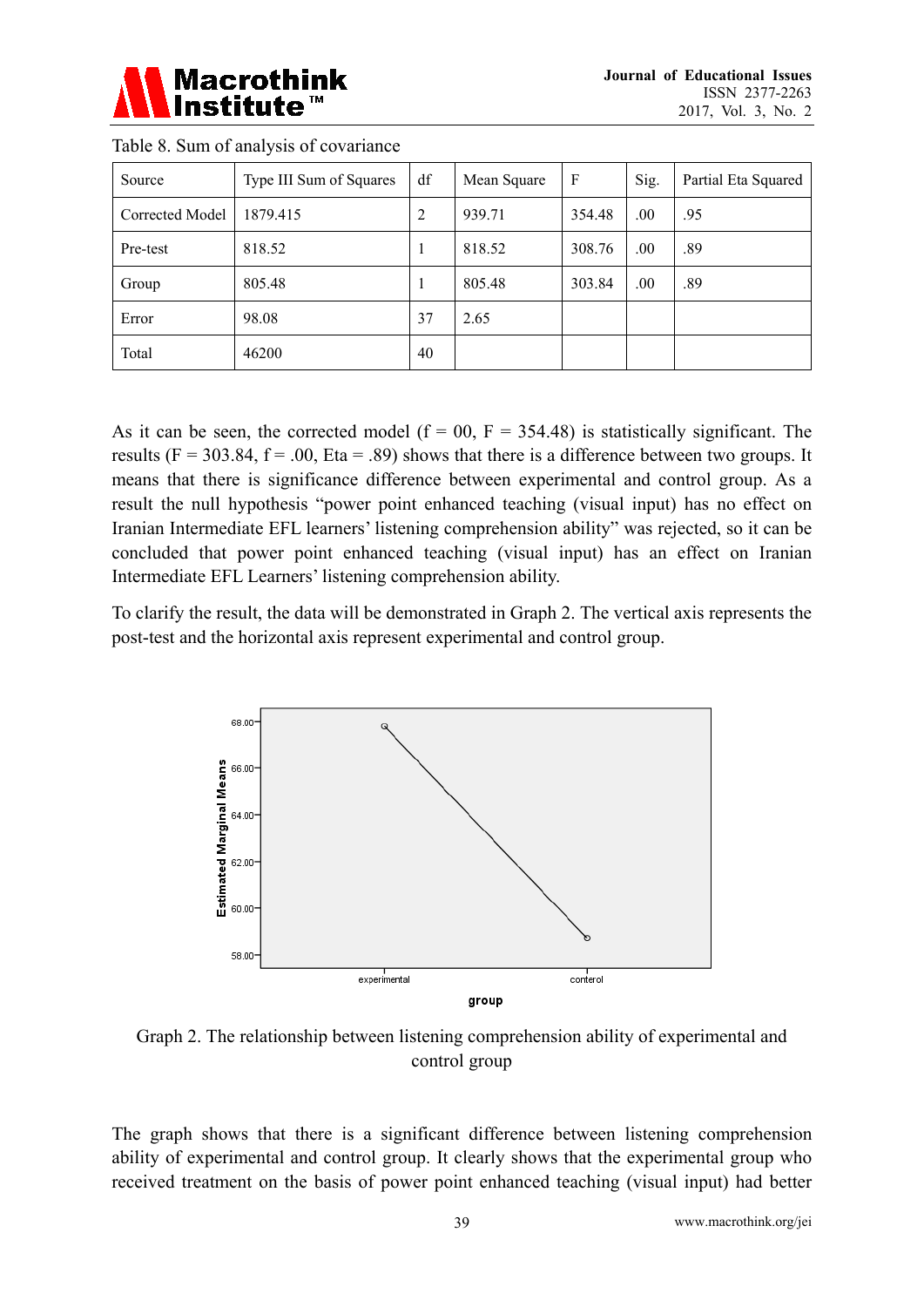

scores on post-test.

#### **5. Conclusion**

If teachers use power point enhanced teaching (visual input) smartly and wisely to assist their teaching, they will find that it adds more dynamism to their classroom activities, as well as tackle the interest of many student. However, they are advised to vary their methods, techniques and ways of teaching, according to their students' needs and interests. They are also advised to use the technology-assisted teaching method more intensively and more frequently. Importantly, they should consider carefully if technology-assisted teaching is more effective than the traditional teaching listening method to the students' listening skill because it is the author's belief that educators should not use technology in the classroom just for the sake of using it. Instead, educators should strive to develop innovative teaching strategies that increase student learning and comprehension of listening skill. If the use of technology can help achieve this goal, then it should be considered for implementation in teaching listening skill.

The application of Power point enhanced teaching (visual input) in listening lessons seems to be an effective way to help students comprehend the content of the listening text, which had a contribution to the students' listening improvement, interest in in-class activities as well as the listening lessons. As a result, the application of Power point enhanced teaching (visual input) in listening lessons encouraged the full participation of the students in the given tasks and made the classroom atmosphere more exciting. Besides, the analysis also showed the positive reaction of the students towards the application of Power point enhanced teaching (visual input) in listening lessons. Most of them confirmed the benefits of the application of Power point enhanced teaching (visual input) in listening lessons on their listening comprehension, their motivation and their comprehension to listening in English and would like their teachers to apply the Power point enhanced teaching (visual input) in listening lessons.

# **References**

Allan, M. J. (2003). The use and abuse of PowerPoint in Teaching and Learning in the Life Sciences: A Personal Overview. *BEE-j* (Vol. 2). Retrieved November, 2003, from http://bio.ltsn.ac.uk/journal/vol2/beej-2-3.pdf

Bacon, S. M. (1992). Phases of listening to authentic input in Spanish: A descriptive study. *Foreign Language Annals, 25*, 317-334. https://doi.org/10.1111/j.1944-9720.1992.tb00552.x

Barker, L. L. (1971). *Listening behavior*. Englewood Cliffs, NJ: Prentice-Hall.

Bartsch, R. C. (2003). Effectiveness of Power Point presentations in lectures. *Computers & Education, 41*, 77-86. https://doi.org/10.1016/S0360-1315(03)00027-7

Blau, E. K. (1990). The effect of syntax, speed and pauses on listening comprehension. *TESOL Quarterly, 24*, 746-753. https://doi.org/10.2307/3587129

Bransford, J. D., & Johnson, M. K. (1972). Contextual prerequisites for understanding: Some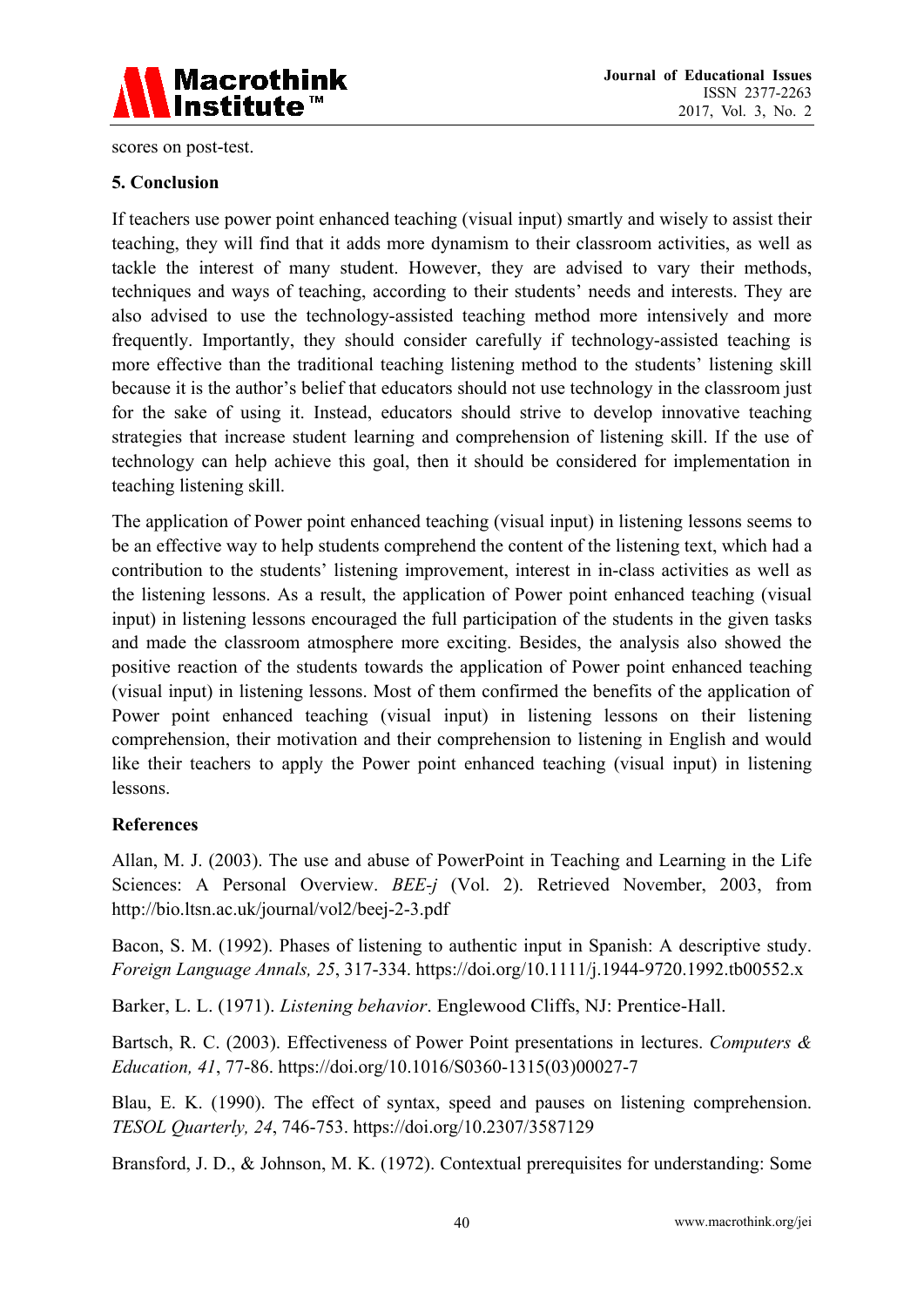

investigations of comprehension and recall. *Journal of Verbal Learning and Verbal Behavior, 11*, 717-726. https://doi.org/10.1016/S0022-5371(72)80006-9

Bransford, J. D., & Johnson, M. K. (1973). Considerations of some problems of comprehension. In W. G. Chase (Ed.), *Visual information processing*. New York: Academic Press.

Brown, D. (2001). *Teaching by principle: An interactive approach to language pedagogy*. New York: Addison Wesley Longman, Inc. https://doi.org/10.1016/B978-0-12-170150-5. 50014-7

Call, E. (1985). Auditory short term memory, listening comprehension and the Input Hypothesis. *TESOL Quarterly, 19*, 765-781. https://doi.org/10.2307/3586675

Cayer, R. L., Green, J., & Baker, E. E. Jr. (1971). *Listening and speaking in the English classroom: A collection of readings*. New York: Macmillan.

Cele-Murcia, M. (2001). *Teaching English as a second or foreign language* (3rd ed.). Boston. MA: Heinle & Heinle.

Chiang, Ch. S., & Dunkel, P. (1992). The effect of speech modification, prior knowledge, and listening proficiency on EFL lecture learning. *TESOL Quarterly, 26*, 345-374. https://doi.org/ 10.2307/3587009

Christine, J., & Christa, H. (1995). The effect of prior knowledge on EAP listening-test performance. *Language Testing, 12*(1), 99-119. https://doi.org/10.1177/0265532295012 00106

Curtain, H. A., & Pesola, C. A. (1988). *Language and children—making the match: Foreign language instruction in the elementary school*. Reading, MA: Addison-Wesley.

Dunkel, P. (1986). Developing listening fluency in L2: Theoretical principles and pedagogical considerations. *The Modern Language Journal, 70*, 99-106. https://doi.org/ 10.1111/j.1540-4781.1986.tb05250.x

Dunkel, P. A. (1991). Listening in the native and second/foreign language: toward an integration of research and practice. *TESOL Quarterly, 25*, 431-457. https://doi.org/ 10.2307/3586979

Field, J. (2002). The changing face of listening. In J. Richards & W. Renandya (Eds.), *Methodology in language teaching: An anthology of current practice* (pp. 242-247). Cambridge: Cambridge University Press. https://doi.org/10.1017/CBO9780511667190.033

Hasan, A. S. (2000). Learner's perceptions of listening comprehension problems. *Language, Culture and Curriculum, 13*, 137-153. https://doi.org/10.1080/07908310008666595

Hayes, D., & Tierney, R. (1982). Developing readers' knowledge through analogy. *Reading Research Quarterly, 17*(2), 256-280. https://doi.org/10.2307/747486

James, K. E., Burke, L. A., & Hutchins, H. M. (2006). Powerful or Pointless? Faculty versus